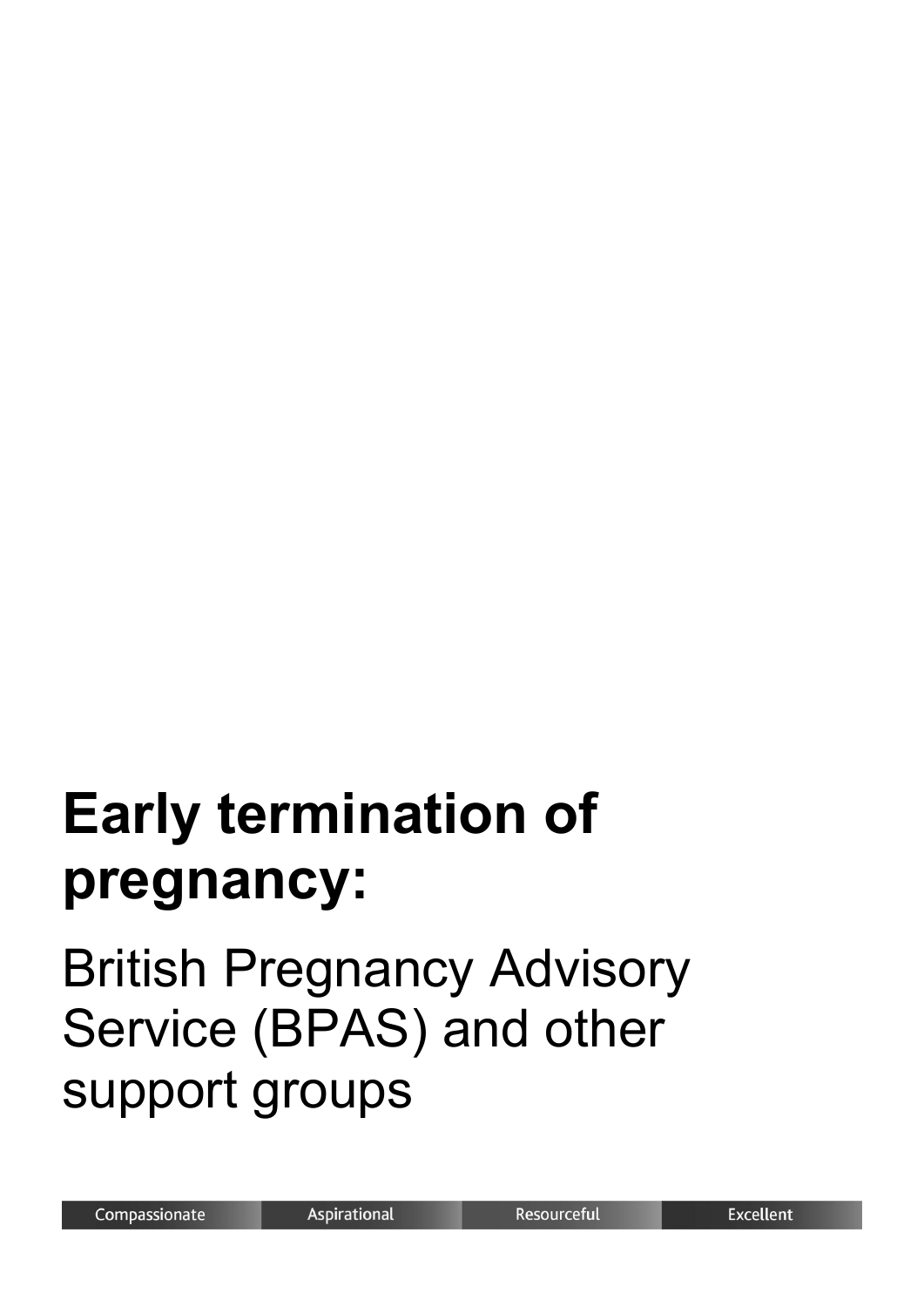**All of our staff here recognise that this is a very difficult time for you. This leaflet will provide you with useful numbers both for BPAS and different support groups that are available to you.** 

#### **What next?**

We will inform your GP and community midwife of your decision. You will need to phone BPAS on 03454 370 360 for a consultation. BPAS will advise you on the nearest centre to best meet your needs in your circumstances. They will offer you both medical and surgical termination of pregnancy. There is lots of useful information on their website [https://www.bpas.org/more-services-information/fetal](https://www.bpas.org/more-services-information/fetal-anomaly-care/)[anomaly-care/](https://www.bpas.org/more-services-information/fetal-anomaly-care/)

During your phone call to BPAS, the staff will explain what will happen for you to be offered a date to attend for the procedure. At about 8 weeks after the procedure you will receive a letter from the Royal Berkshire Hospital offering you the opportunity to have an appointment to review the outcome of the pregnancy and make plans for the future. We recommend that you have one normal period before trying for another baby.

You will be given contact numbers to organise early scans in the next pregnancy.

You may feel physically or emotionally low for a while after the termination, but as your body returns to normal, emotional feelings should settle. Look after yourself and give yourself time to recover. If it would help to talk to someone, please either contact your own GP or one of the support groups listed below. Please do feel free to contact the bereavement midwife if you would like to know more about ways to remember your baby.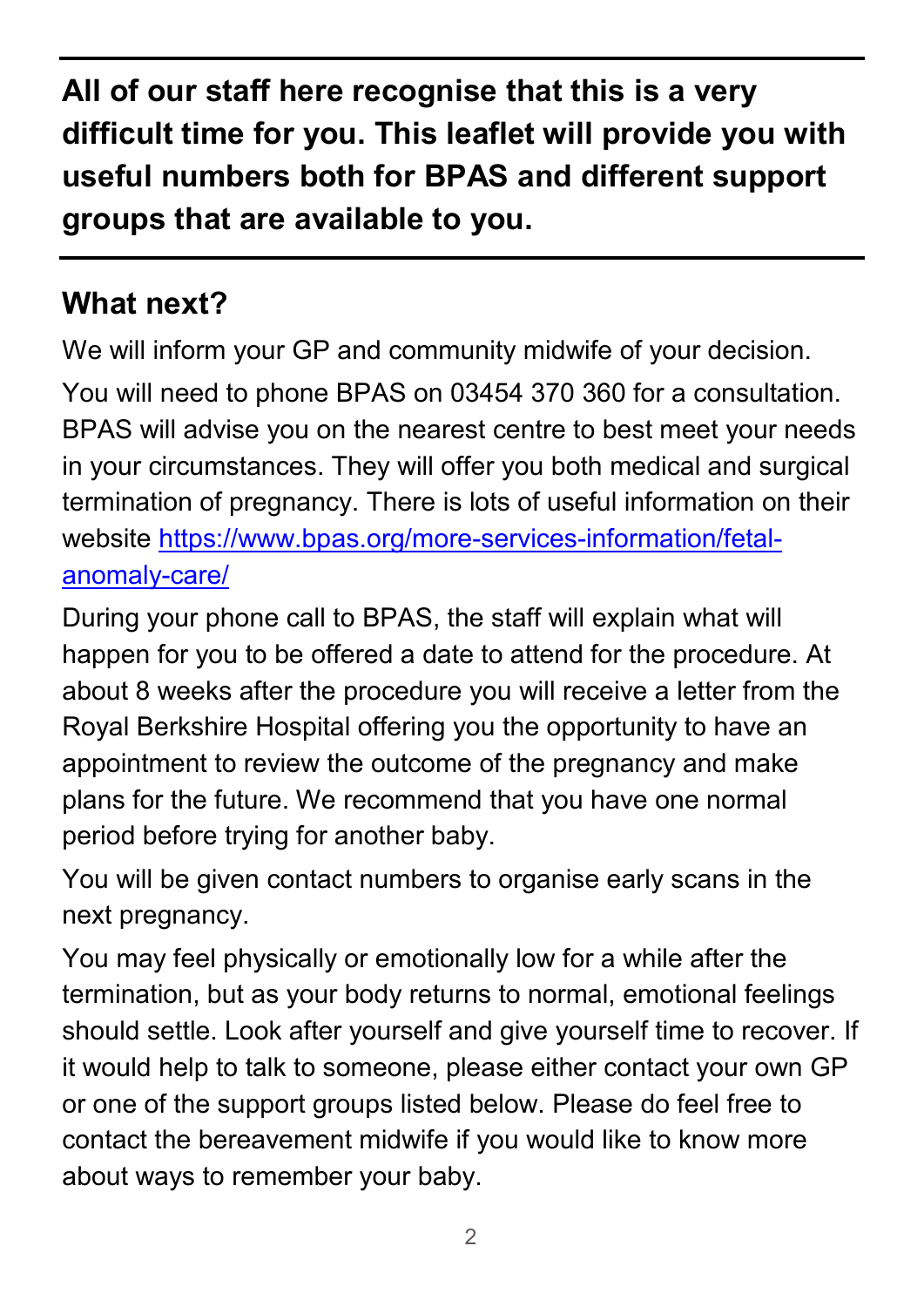#### **Where to get further information**

- ARC (Antenatal Results and Choices) offer information and support to parents in your situation. Phone 0845 077 2290 or 0207 713 7486 via mobile or go to their website at [http://www.arc](http://www.arc-uk.org/)[uk.org](http://www.arc-uk.org/)
- The Willows Support Group: [www.willowssupportgroup.co.uk](http://www.willowssupportgroup.co.uk/)
- RBFT Bereavement Midwife : 07500 123 912
- Talking Therapies [0300 365 2000](tel:0300-365-2000)